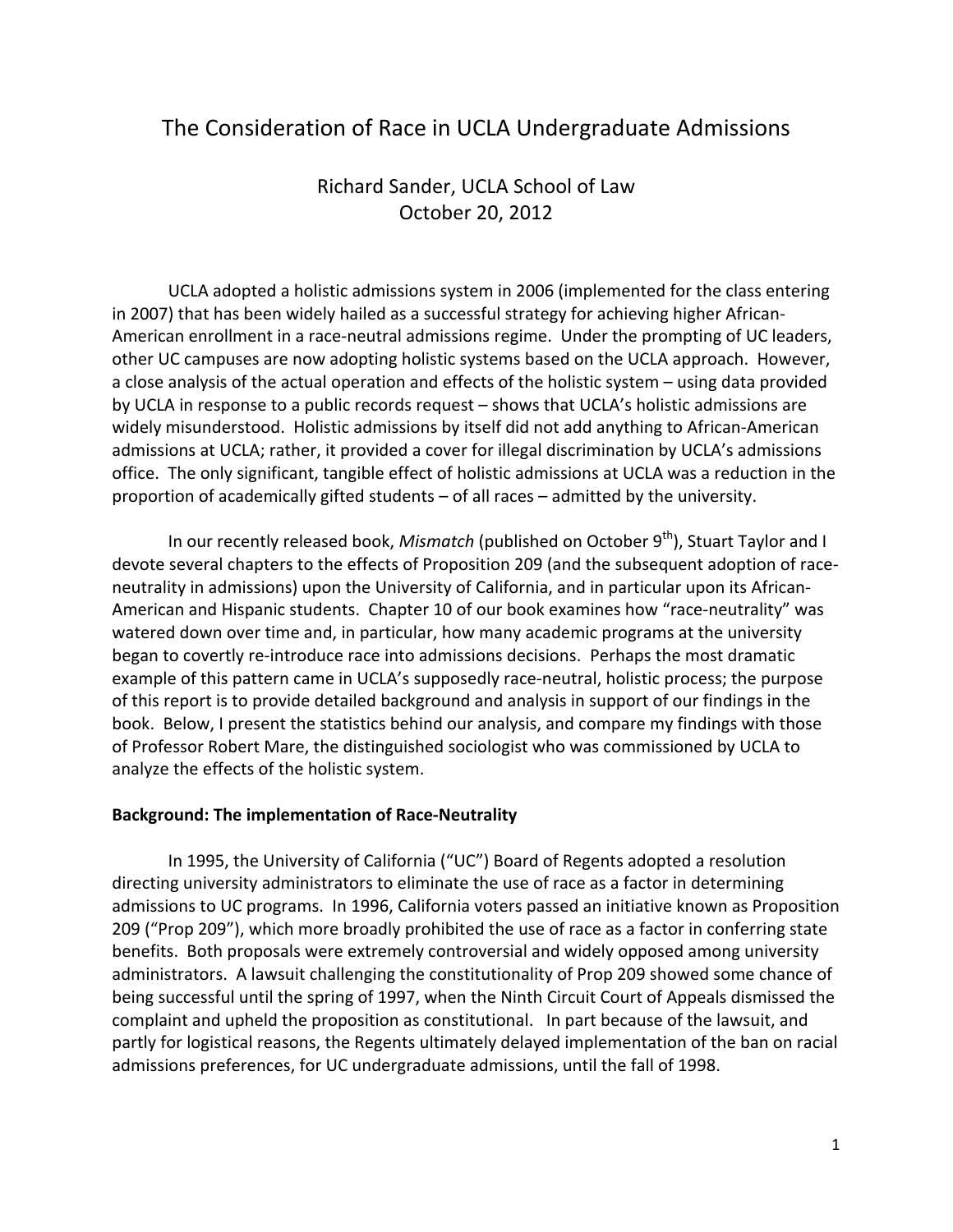For many years before 1998, many UC undergraduate campuses had used very substantial racial preferences. These were particularly large at the two most "selective" UC schools, Berkeley and UCLA, which between them admitted nearly half of all African-Americans that attended any UC school in 1996 and 1997 (as well as a disproportionate number of UC Hispanics). The disparity in the measured levels of academic accomplishment across racial lines was very high at these schools; median SAT scores for African-Americans at these campuses were, for example, more than two hundred points lower than median SAT scores for whites and Asians. Administrators thus anticipated that the implementation of race-neutrality would have particularly sharp effects at Berkeley and UCLA.

 If we compare the first three years of "race-neutrality" (the admitted classes of 1998 through 2000) with the last three years of "racial preferences" (1995-97), several patterns stand out clearly for the numbers of entering freshmen:

 --Across the UC undergraduate colleges as a whole, admission rates for "underrepresented minorities" (i.e., "URMs," including African-Americans, Hispanics, and Native Americans) fell sharply, especially at the most elite colleges.

--Applications from URMs held remarkably steady (especially at the elite colleges and especially when we take into account the sharp declines in acceptance rates), while yield rates (the decision to accept an offer of admission conditional on acceptance) for URMs rose significantly at most campuses (especially when we take into account the higher academic qualifications of those accepted). The findings on yields have been documented by Kate Antonovics and Richard Sander, "Affirmative Action Bans and the 'Chilling Effect'," accepted for publication by the *American Law and Economics Review* (2012).

--Overall UC undergraduate enrollment of African-Americans dropped modestly (about 20%) and remained nearly constant for Hispanics. However, the drops in African-American and Hispanic enrollment were concentrated at Berkeley and UCLA. (See Tables 1 and 2)

--Because of the high concentration of African-Americans and Hispanics at Berkeley and UCLA before Prop 209, these students were more evenly distributed across campuses in 1998- 2000 than before. The eight UC campuses as a whole thus became more evenly integrated.

Race-neutrality also produced an initial decline in the number of admitted African-American and Hispanic transfer students at the various UC campuses. However, these admissions soon began to increase, particularly at the more elite campuses. A plausible explanation is that some of the URM students who ended up at a less elite campuses had improved academic performance (African-American and Hispanic grades broadly rose) and the more successful of these students qualified, in larger numbers than before, for transfer to a more elite campus.

Graduation rates for African-American and Hispanic students rose for students entering in 1998-2000 compared to 1995-97. Research by Peter Arcidiacono and others at Duke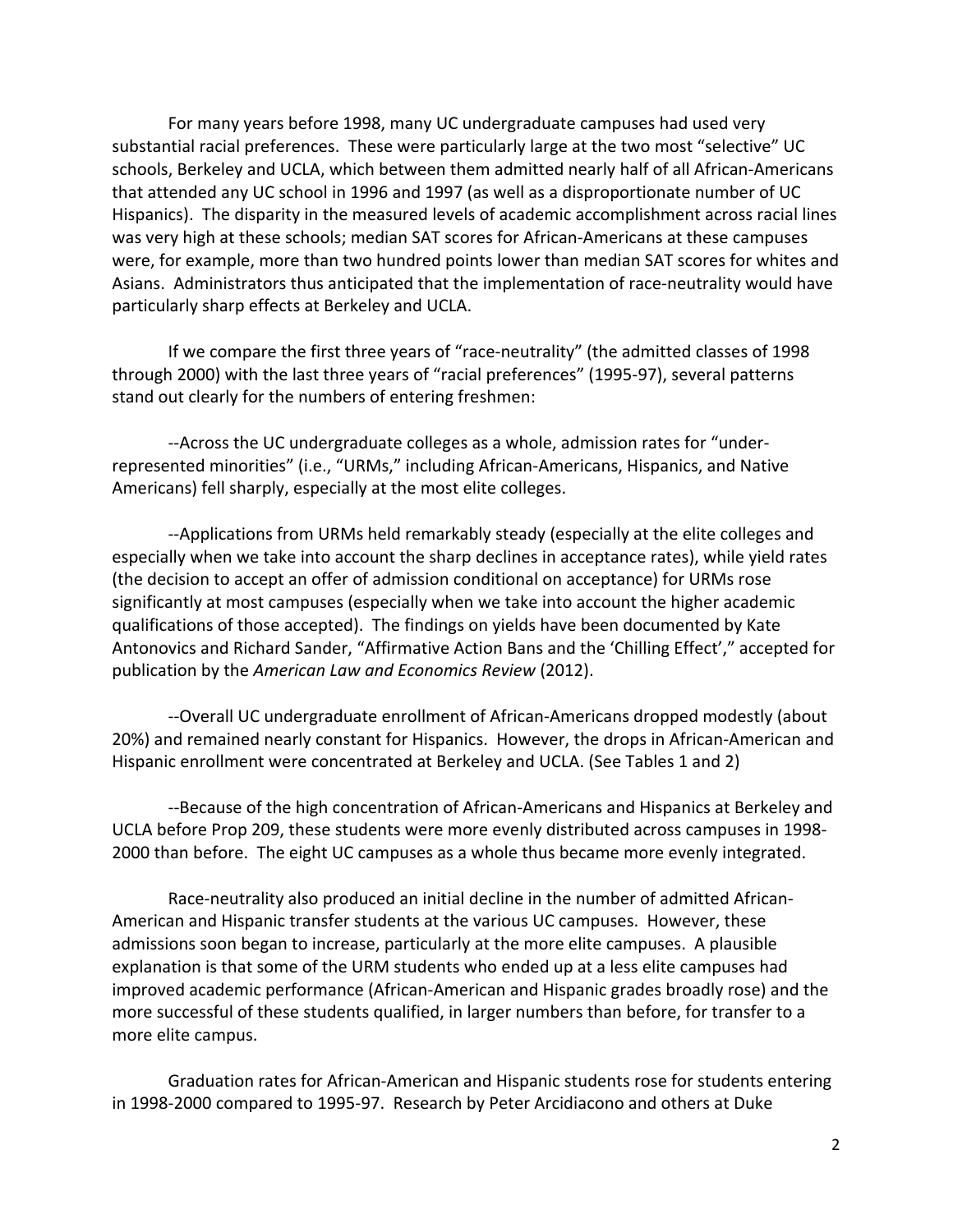University suggests that these improvements partly reflected the better "matching" of URMs to campuses where they would flourish academically, and partly reflected other secular trends. Other post-209 academic trends for URMs at the UC colleges are discussed in Chapter Nine of *Mismatch*.

#### **2001-2006**

 In 2001, the UC Regents approved a new admissions process, called "Eligibility in the Local Context" ("ELC"), by which high school students could become UC-eligible. For decades before, the dominant path to UC eligibility for California high school students was to achieve a combination of high school grades and standardized test scores that put them in the top eighth, academically, of California high school seniors. Before Prop 209, various "special admission" programs had augmented the numbers of African-Americans and Hispanics who were considered UC-eligible, but these special admissions had fallen sharply after 1998. ELC specified that students whose UC-adjusted grades put them in the top 4% of their high school classes would be UC-eligible. This was expected to predominantly benefit African-Americans and Hispanics attending segregated schools where few students achieved high test scores. And, although we have not seen a specific analysis of ELC's impact, the number of African-American and Hispanic freshmen admitted and enrolling at the UC undergraduate campuses rose significantly in subsequent years.

 However, the apparent impact of ELC was quite modest at the Berkeley and UCLA campuses. Even though these schools, and others, began to give special consideration to students from academically weak high schools – and even in many cases began to "schoolnorm" test scores so that students were compared academically to other students from the same high school, these changes did not provide much of a bump to African-American freshman numbers at Berkeley and UCLA. This might be because, in the UC pool of eligibles as a whole, the ELC students tended to have weaker academic credentials, and thus tended to end up at the least elite UC schools.

 In 2002, Berkeley decided to implement "holistic" undergraduate admissions. At one time, all UC schools had been mandated by the Regents to base a substantial proportion of admissions decisions on "academic" characteristics alone (these included SAT I scores, high school grades, AP course performance, and the like). Many UC schools developed rival "personal quality" indices to capture such things as socioeconomic status, hardships overcome, writing ability, and extracurricular activities. Such indices would then be weighed against an academic index of some type for some or all candidates. Under a holistic system (as adopted by Berkeley), an admissions file reader produces a single numerical score that is intended to capture all of an applicant's characteristics. Proponents of this system often contended that a holistic system would produce more minority candidates, because these candidates were often strong on the non-academic side of the ledger; by not privileging the purely academic considerations, admissions officers would end up admitting more African-American and Hispanic applicants. Critics contended that holistic admissions would erode the academic strength of the student body and would allow admissions readers to award strong scores to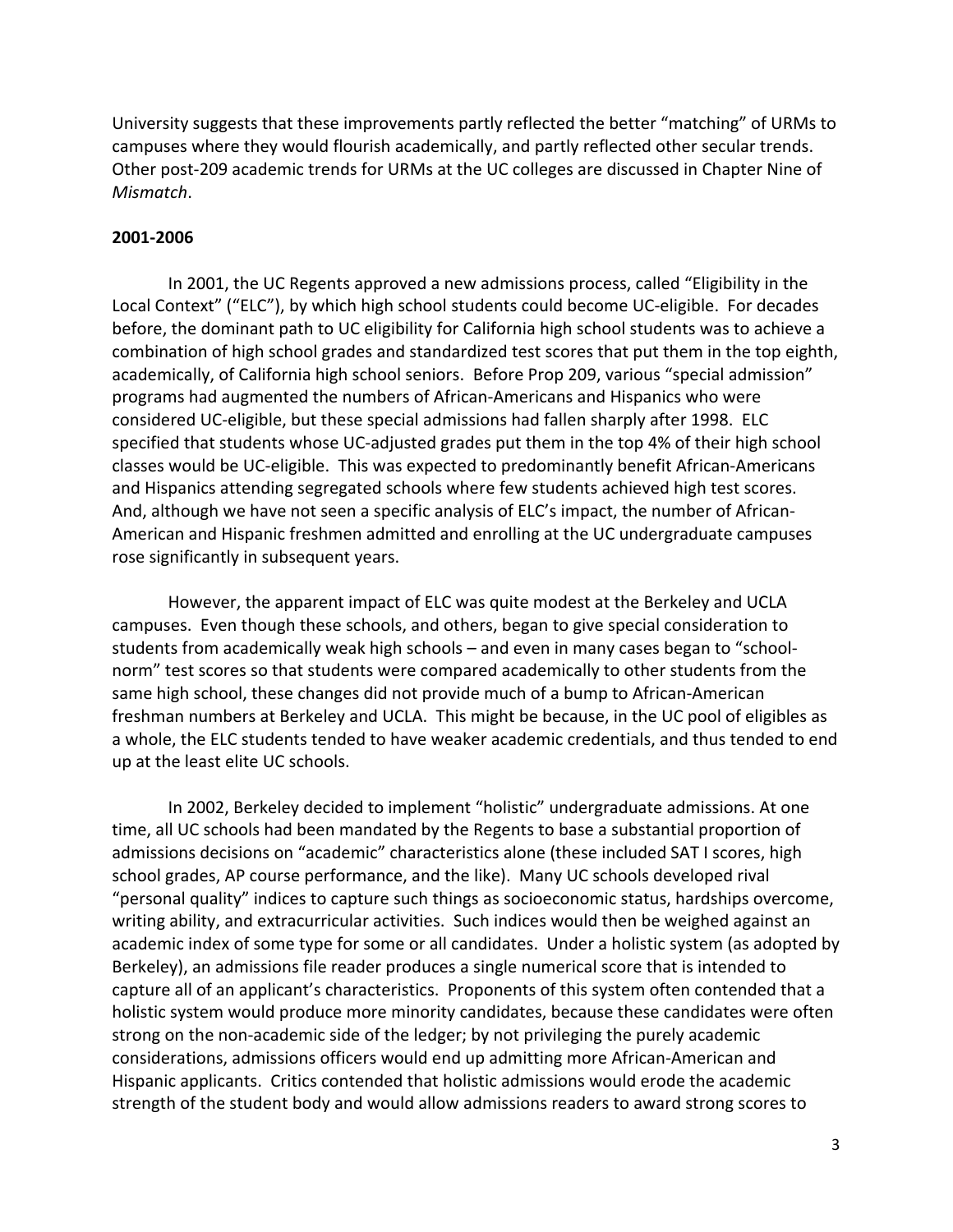applicants who sent signals about their African-American or Hispanic status through their personal essays or other applicant information (post-209, racial category information was redacted from files given to admissions readers).

 Berkeley's holistic system went forward, but it is not clear that it had the effects predicted by either its supporters or its critics. African-American and Hispanic freshman admissions did not change much. The school's administration commissioned a report by Berkeley sociologist Michael Hout. Hout found only the smallest of race effects from holistic admissions, after controlling for everything else known about the applicants.

 Thus, during this intermediate period, ELC – and what appeared to be growing weight given by many schools to "inverse school quality" and low socioeconomic status – were the most important changes to UC undergraduate admissions.

## **2007: UCLA's move to holistic admissions**

 In the fall of 2006, African-American freshman enrollment at UCLA dropped below one hundred, a post-209 low and indeed the lowest level in many years (see Table 3). The low number produced media attention, campus agitation, and pressure on campus administrators to generate higher African-American numbers. A widely-expressed sentiment was that African-Americans were being increasingly left behind at UCLA. Virtually no attention in the discussion was given to other important facts, such as the rising number of African-American transfers to UCLA, the high and resilient numbers of African-Americans receiving B.A.s at UCLA, and the substantial growth in African-American bachelor degrees UC-wide.

 UCLA's interim chancellor, Norm Abrams, visited the Academic Senate committee on undergraduate admissions early in the 2006-07 academic year and urged it to follow Berkeley's example and bring holistic admissions to UCLA. The committee voted to do so, starting with admissions to the fall of 2007 entering class. The university also undertook increased outreach and recruitment efforts, aimed at encouraging more applications from African-American students, and a higher acceptance rate from them. In the fall of 2007, nearly two hundred African-Americans entered UCLA as freshmen, a doubling of the number from 2006. The number faltered slightly in subsequent years, but remained generally above the pre-2007 averages.

 As discussed in *Mismatch*, this move was controversial. UCLA political scientist Tim Groseclose, a member of the admissions committee, voiced concerns that holistic admissions would lead to the reintroduction of race in admissions decisions, and sought data on the process that would make it possible to evaluate whether race reentered the process *sub rosa*. When Groseclose was denied this data, he resigned from the committee in protest. In 2008, UCLA commissioned a study of the new admissions system by Robert Mare, a distinguished sociologist on the faculty. Groseclose and I submitted a public records request to the university, which was not acted upon. However, UCLA's vice chancellor for legal affairs (Kevin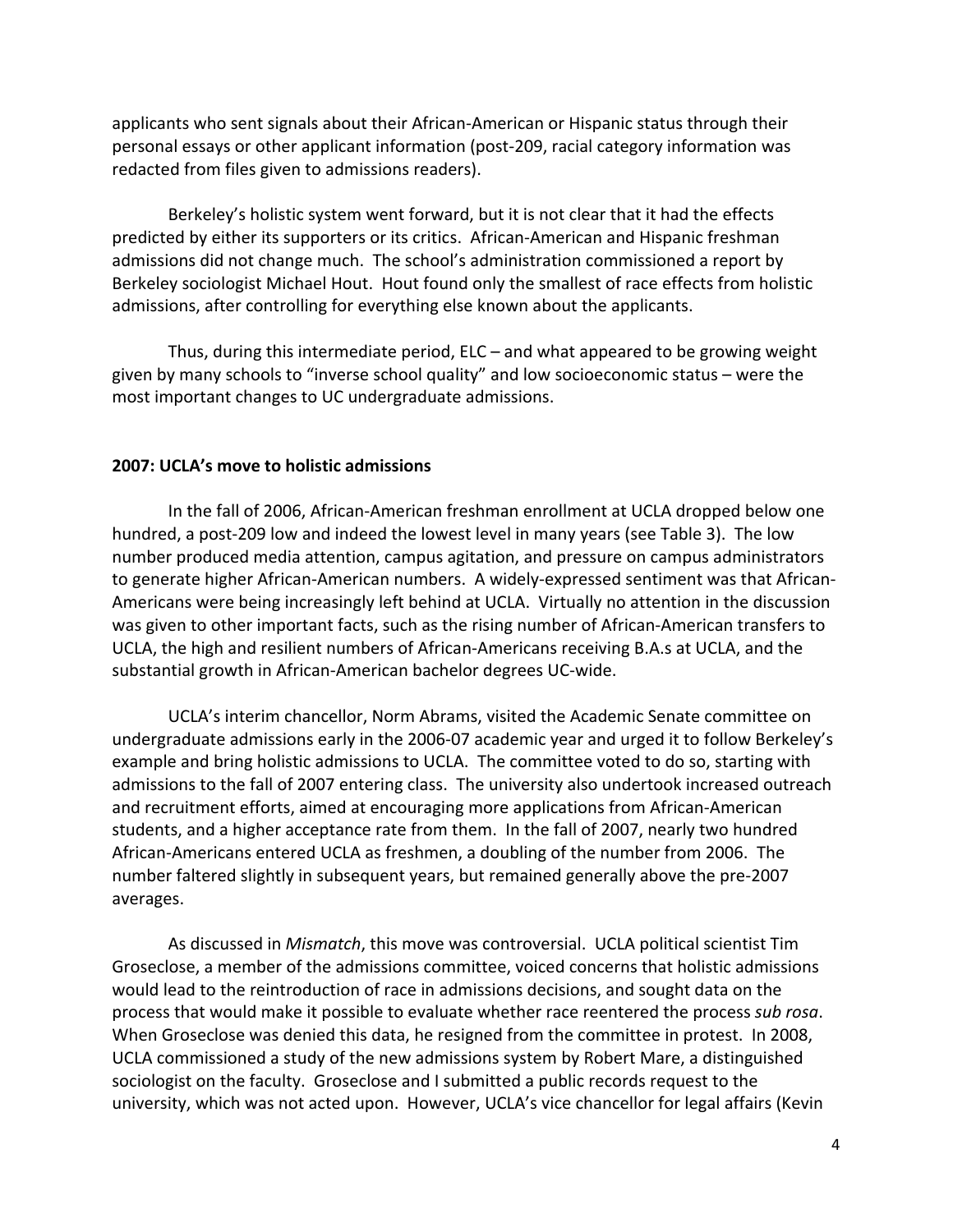Reed) kept lines of communication open, and through a series of follow-up discussions, during which we raised the strong possibility of litigation to secure the records, UCLA provided us (in late 2009, about a year after our initial request), with a significant amount of individual-level data on UCLA admissions during the three years preceding holistic admissions, and the first three years of the holistic system. Mr. Reed deserves considerable credit for negotiating with us in good faith and working to develop a solution that provided some transparency while protecting student anonymity.

My analysis of the UCLA data produced five clear conclusions:

- 1) UCLA did succeed in increasing both the number of African-American applicants (including more academically strong African-American applicants) and the yield rate of African-Americans on offers of admission, in the holistic period. But these shifts cannot explain more than half of the increase in African-American enrollment.
- 2) The holistic scoring process itself did not produce outcomes more favorable to either African-Americans or Hispanics than the pre-holistic system used in earlier years. Indeed, the holistic scores were slightly less favorable to African-Americans than the pre-holistic system.
- 3) The UCLA Admissions Office took race into account in decisions that it made after receiving the holistic scores, which means that African-Americans were dramatically more likely than whites or Asians with a given holistic score to be admitted. African-Americans who attended outreach sessions were particularly likely to receive this post-scoring favoritism, which suggests that admissions staff were giving special treatment to African-Americans they remembered from these sessions.
- 4) My findings are consistent with those of the Mare report, which found that a very substantial portion of African-American admissions during the holistic years it studied (2007 and 2008) could not be explained in non-racial terms.
- 5) Holistic admissions at UCLA tended to reduce the rate at which the most academically qualified students – of all races – were admitted.

## **A Tabular Overview**

The basic shape of what happened in the holistic period can be seen in the attached Tables 4, 5, and 6, which compare African-American, Hispanic, and white & Asian applications, admissions and enrollment in UCLA's pre-holistic (2004-06) and holistic (2007-09) periods. These data are only for admissions to the "Letters and Science" program, which accounts for the bulk of undergraduate admissions. All of the applicants are divided into ten "deciles"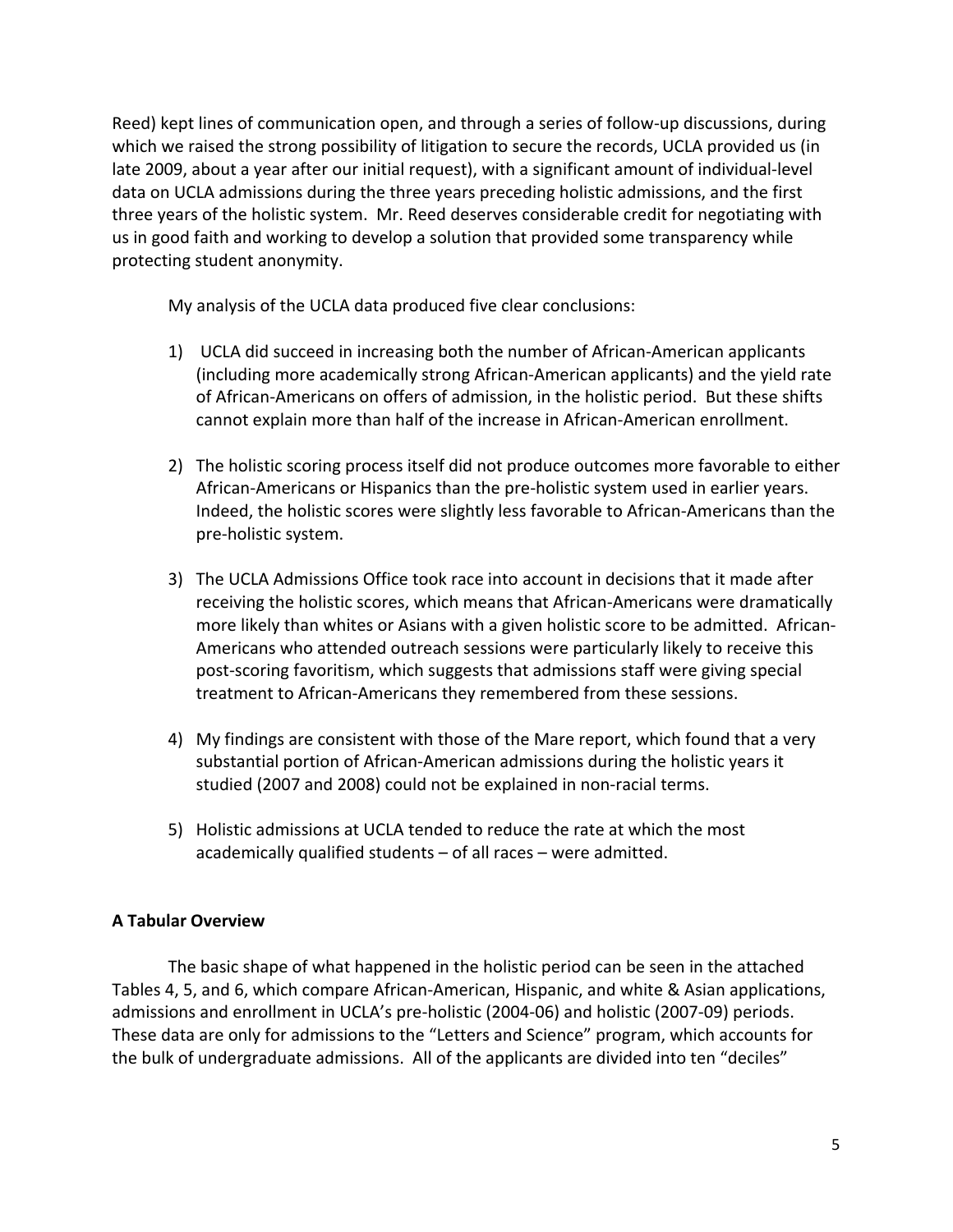(which we created) based on their high school grades and SAT scores; this provides an easy way to get a sense of how academic preparation, race, and admissions interacted.<sup>1</sup>

As Table 6 shows, African-American applications rose substantially (by 31%) from 2004- 06 to 2007-09; the increases were particularly large in the highest categories (e.g., the number of African-Americans applying in the highest decile doubled). This means that UCLA's outreach efforts aimed at increasing and strengthening the African-American applicant pool were indeed successful, and this is an impressive achievement. However, note that applications from other groups were rising during this period as well (by over 36% for Hispanics, and by 16% for whites and Asians), and that these applicant groups also grew disproportionately fast in the top deciles. This of course means that admissions became more competitive, and had the only change during this period been the change in applications, we estimate that African-American enrollment would have increased by only around 15%.

 Table 6 also shows that African-American yield rates rose in the holistic period, from 44% (in 2004-06) to 50% (in 2007-09). This reflected, at least in part, the university's focused efforts to recruit admitted African-Americans, apparently partly through the use of "off-shore," private scholarship funds that could be race-conscious without violating Prop 209. It is possible that the school also did things in this recruitment realm that did violate Prop 209, but we do not have data bearing on UCLA's financial aid and have not investigated recruitment activities. The important point for us is that the improvements in recruitment, impressive as they are, cannot account for more than a 15% increase in African-American enrollment during the holistic period. (This 15% reflects the improvement in African-American yield net the small decreases in yield for other groups in 2007-09.)

 The biggest holistic-era change affecting African-Americans came in admissions rates. The overall admissions rate for African-Americans rose from 14% (2004-06) to 19% (2007-09), while admissions rates for both Hispanics and "whites & Asians" fell (the overall fall occurred because of more applicants for an essentially constant number of spots). This means that, relative to everyone else, African-Americans were nearly half again (about 46%) more likely to be admitted in the holistic period.

 If we multiply together these rough estimates: 1.15 (applications) \* 1.15 (yield) \* 1.46 (admissions), we get the overall increase in African-American enrollment (92%) observed during the holistic period.

 Before we turn to regression analysis, a few other points from Tables 4 through 6 are worth noting. One effect of holistic admissions seems to have been a decrease in the proportion of the most academically successful applicants admitted, compared to everyone

 $\overline{\phantom{a}}$ 

 $^1$  Our calculation of "deciles" was hampered by the fact that our data on student high school grades and SAT scores was grouped into intervals (for example, 50-point intervals of SAT scores). This means that when we calculate a weighted combination of high school grades and SAT scores to create our 0-to-1000 academic index, many students have the same index. Thus, for example, many students in our data had an index of "738," and we could not therefore create perfectly even deciles. These are, nonetheless, very close approximations.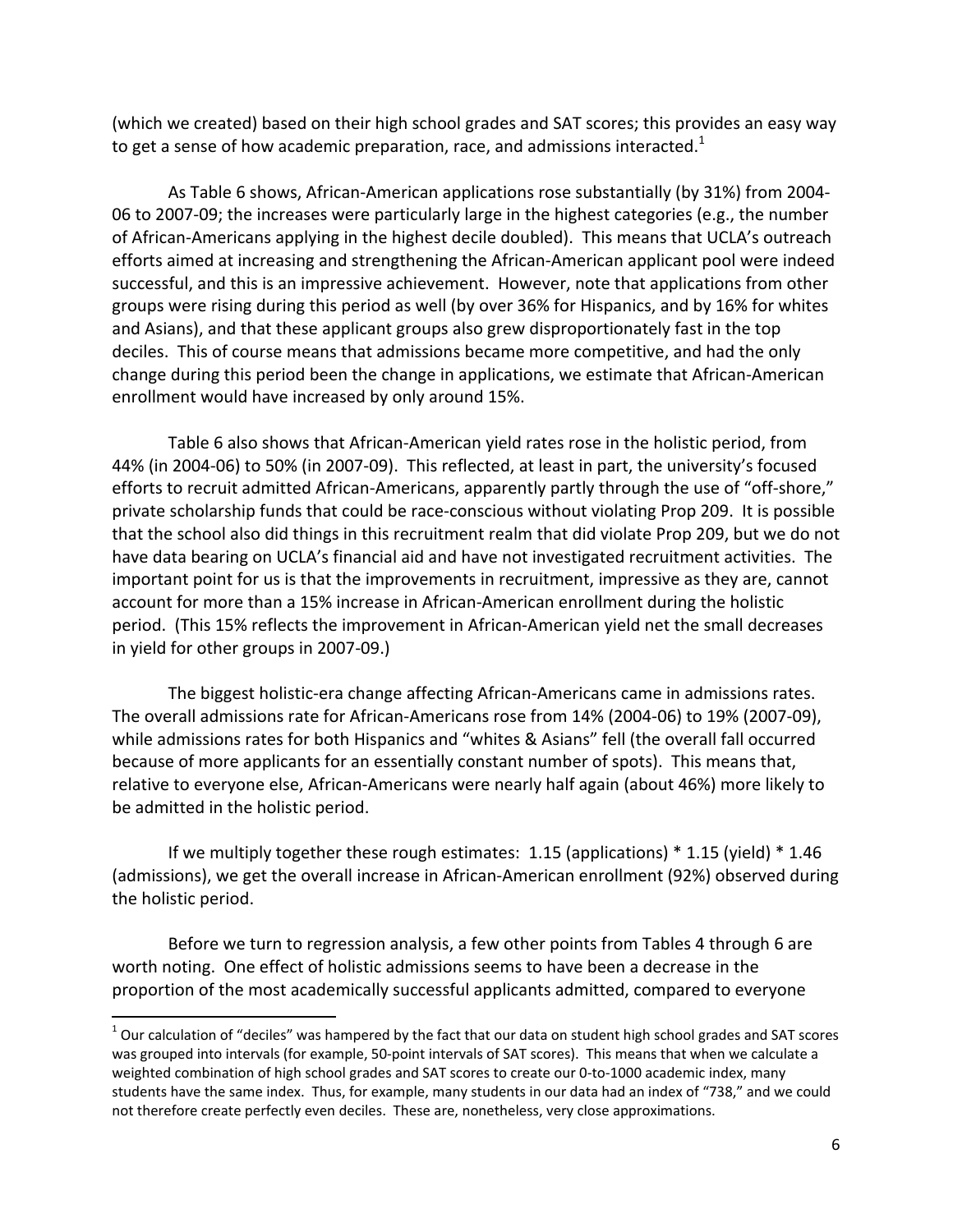else. For all groups (including African-Americans), admissions rates in the holistic period declined sharply for those in the  $9<sup>th</sup>$  and  $10<sup>th</sup>$  decile. Overall, students whose academic credentials put them in the top 20% of all applicants were about one-tenth less likely to be admitted under the holistic regime. This is a significant change, and probably was due to the greater fuzziness and subjectivity of the holistic process; students who would be, preholistically, almost certain to win admission are, in a system that requires all factors to be weighed simultaneously, more likely to be overlooked.

 Note, too, that Hispanic admission rates declined in the holistic period just as much as (and arguably more than) white and Asian rates, even as African-American rates rose sharply. This is an overwhelming clue that it was not the change to holistic admissions, but actual racial discrimination in favor of African-Americans, that drove the rising African-American admissions rates. "Holistic" admissions is thought to help African-Americans because it does a better job of taking into account personal disadvantages. But in California, the Hispanic population is as disadvantaged as the African-American population by nearly every measure. If the holistic process simply gives more weight to disadvantage, it would have essentially the same effect on the two groups. But it clearly did not at UCLA. $<sup>2</sup>$ </sup>

## **Regression analysis**

 $\overline{a}$ 

 As noted earlier, the point of a holistic system is to weigh all applicant characteristics through a single "holistic" process that results, at UC schools, in a single overall number, ranging from 1 to 5, with "1" being the best obtainable score. At UCLA, special readers were hired and trained to engage in the holistic scoring process. Each applicant file was assigned to two readers. If the two reader scores were close to one another, then the two scores were averaged; if they were far apart, then a third reader read the file.

 Our analysis of the admissions data suggests that although the holistic scoring process tended to favor African-Americans and Hispanics compared to other students with the same academic scores, it did not favor them more than the pre-holistic system, which already took substantial account of low socioeconomic status and other personal disadvantages. (In the preholistic period, readers created a separate "life challenges" score that was utilized in combination with other measures of personal and academic achievement to arrive at admissions outcomes.) *We find that administrators in the holistic period simply admitted students with the same holistic score at different rates, depending on the race of the applicant.* 

 $^2$  This analysis implies that, as of the 2007 admissions pool, we should have seen a divergence in African-American academic indices away from the general trend for other races. And in fact, the May 2, 2007, Daily Bruin published an analysis of SAT scores of admitted freshmen. In 2006, Hispanic and African-American scores were nearly identical; but in 2007, African-American scores went down while Hispanic scores (as well as White and Asian scores) went up. The changes that accompanied "holistic" admissions thus aggravated the large academic credentials gap between African-American students and those of other races.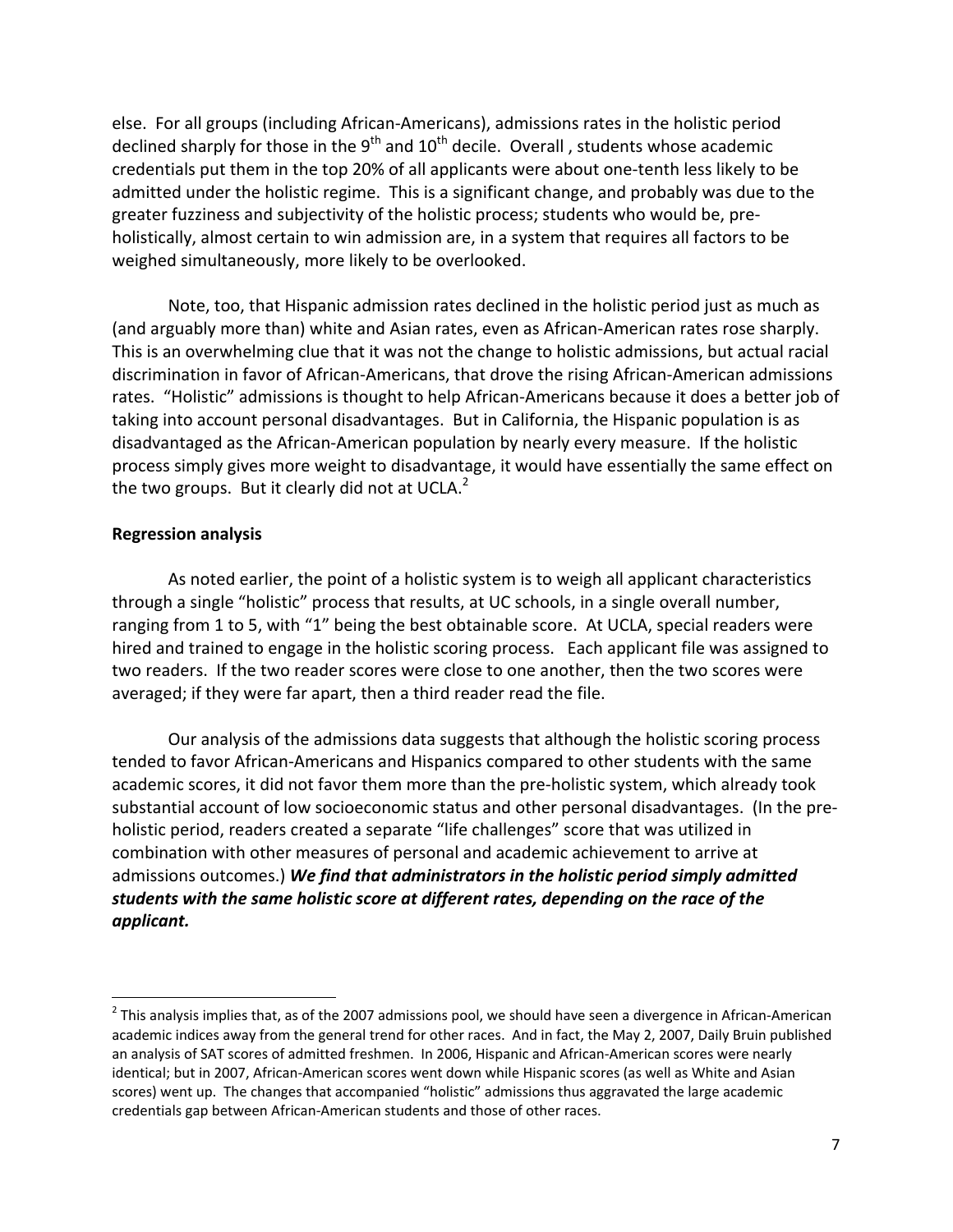Table 7, Model 3 presents a logistic analysis of admissions outcomes during the holistic period. The outcome variable is whether a student is admitted. The regression controls for a variety of academic and socioeconomic characteristics of the applicants, their race, outreach participation, and *each student's holistic score*. If holistic scores were determining admissions, then all factors other than holisitic score should be statistically insignificant in this regression. But they are not. In particular, three factors are playing a large role in admissions decisions after controlling for holistic score: whether a student is African-American, whether a student participated in outreach sessions, and the interaction of these two factors (African-American \* outreach). The African-American logistic coefficient, of 2.55, implies that even without considering the additional effect of African-Americans attending outreach sessions, African-Americans were about 60% more likely than comparable "other race" students to be admitted. The Hispanic and SES variables are also significant, but they have lower and less consequential coefficients.

 Table 7, Model 2 shows the same analysis with holistic scores removed. Strikingly, the African-American and African-American\*outreach coefficients in this equation are somewhat *lower* than those in Model 3. This suggests that *the holistic scoring process was not, on net, helping African-Americans when we control for academic and socioeconomic factors*. In other words, admissions officers had to use a larger racial preference to admit their desired number of African-Americans with the holistic system than they would have had to use to achieve the same result without holistic scores – if they instead had relied upon the fairly simple factors in our regression analysis.<sup>3</sup>

 Table 7, Model 1 provides, by way of comparison, a similar analysis for the pre-holistic period. (Here, the three indices used in pre-holistic period – academic rank, personal achievement scores, and "life challenges" scores – take the place of the holistic score.) In the model, the coefficient for "African-American" is precisely 1.00, indicating a neutral effect. There are still some positive interactions between race and outreach, indicating some degree of racial discrimination, but because it appears only through an interaction, it is clearly a much smaller effect.

 Table 8 shows a direct cross-tabulation of admissions rates by race and holistic score. The first notable pattern in this table is that, as the above analysis suggests, many African-Americans were admitted with weak (i.e., high) holistic scores. For example, 15% of African-Americans with a 3.5 holistic score were admitted, compared to less than 4% of other students with that score. A second notable pattern is that holistic scores did not rigidly determine admissions for *any* group. Why might this be? One plausible explanation is that admissions officers were trying to admit more African-Americans, but they lacked perfect information for doing so. Very few admissions staff at UCLA had access to information about the reported race

 $\overline{\phantom{a}}$ 

 $^3$  Note that the odds-coefficients on SAT scores in Model 2 are very close to 1.0; this might suggest that SAT scores are having no impact upon admissions, but it actually reflects the fact that SAT scores are measured in such fine gradations. The coefficient is measuring the increased odds of admission from a one point increase in an SAT score. The coefficient is very statistically significant, however, and when inflated to reasonable increments (e.g., 50-point increases) has the effect size one might expect a priori.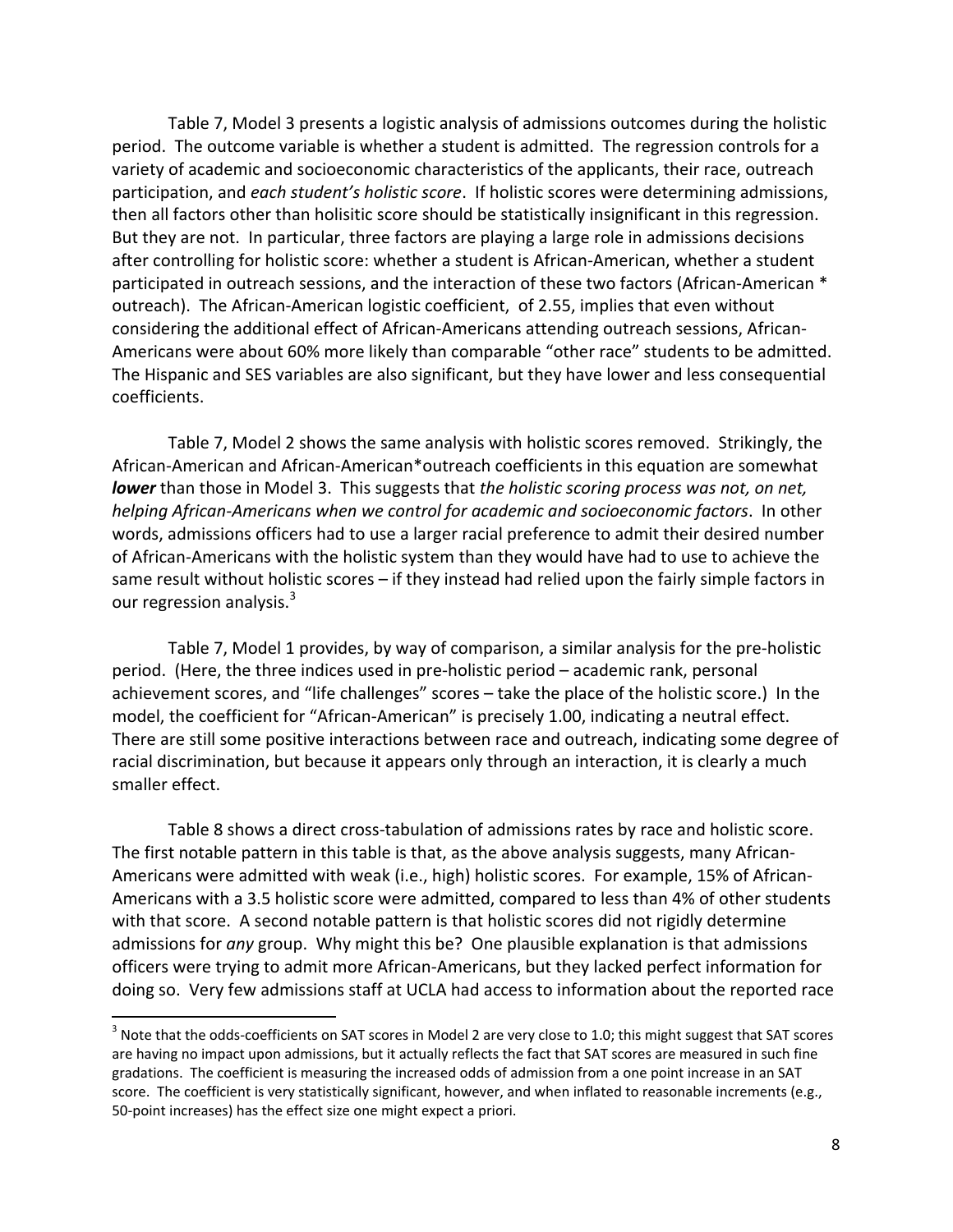of individual applicants. Many staff might well know of specific applicants who were African-American through outreach sessions (which would account for the high, positive interaction between being African-American and attending an outreach session). But in other cases admissions staff trying to favor African-Americans would be making imperfect guesses. Therefore, some non-African-Americans with poor holistic scores would also be admitted. Support for this hypothesis comes from a follow-up logistic analysis (not reported among the tables), in which we control for the interaction of holistic scores and "African-American". In this regression, the "outreach\*African-American" variables loses significance – which suggests that the attendance of African-American students at outreach sessions did not itself produce admissions, but rather produced special consideration of African-Americans with poor holistic scores, who were then preferentially admitted.

### **The Mare Report**

 As noted earlier, UCLA sociologist Robert Mare was commissioned by UCLA to conduct a study of the holistic admissions system. He was given access to more data than Groseclose and I were – he could, for example, analyze individual years of admissions, and had access to virtually all of the statistical data available to the admissions office or file readers. His analysis focused on the admission years 2007 and 2008. Mare also had extensive discussions with admissions staff; his report reflects a deep knowledge of the admissions process and a sophisticated statistical analysis.

 Professor Mare is very circumspect in his description of findings. Based on my reading of his report, I believe his findings are entirely consistent with those I describe here. Professor Mare appears to find, as do I, that the initial assignment of holistic scores by admissions readers did not particularly favor African-Americans, when all the non-academic characteristics of the files are taken into account. But the final admissions decisions did strongly favor African-Americans. Mare writes, "Absent the adjusted disparities estimated in this analysis, 121 fewer African-American applicants would have been admitted, which amounts to more than 33 percent of the number admitted." (p. 74) This is very similar to my estimate that the raceconscious decisions of admissions officers in the 2007-09 holistic period produced a 46% increase in African-American admissions, relative to admissions rates for other groups. (Mare's "33% of the total" is equivalent to a 50% increase, and of course we are examining slightly different periods.)

 UCLA's official discussion of these findings has taken diplomacy and circumspection into the realm of obfuscation. Clearly, the principal reason for commissioning the Mare report was to determine whether the holistic admissions process was engaging in racial discrimination; both Mare's report and my analysis find many admissions decisions affecting African-Americans that cannot be explained on non-racial grounds. Yet the official report of the Committee on Undergraduate Admissions and Relations with Schools ("CUARS"), a part of the UCLA Academic Senate, never mentions this central finding. Instead, CUARS wrote: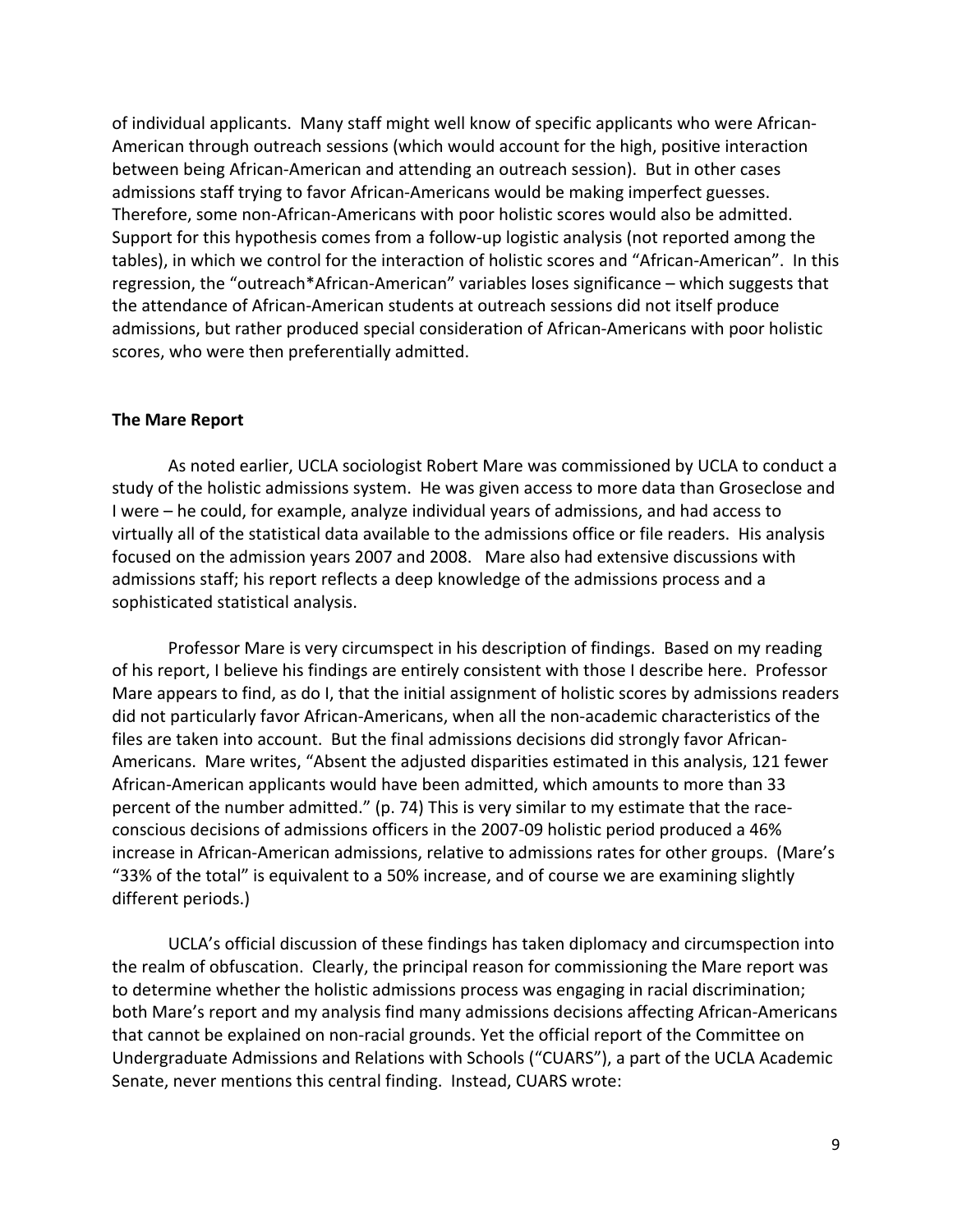The [Mare] report confirms that the admissions process at UCLA honors academic achievement and prioritizes acceptance to applicants of exceptional academic accomplishment. Further, data suggest a full range of applicant academic and personal achievements are evaluated by the Comprehensive Review [holistic] procedure. Professor Mare concludes that the Comprehensive Review ranking for UCLA freshman admissions functions in the manner intended by the faculty and the University. CUAS …is satisfied with the quality, focus, and rigor of the study.

## **Conclusions**

 I have presented in this report compelling evidence that when UCLA moved to a holistic system of undergraduate admissions in 2006-07, it began to take explicit account of race in admissions decisions. The tabular evidence in Tables 4, 5, and 6 cannot be explained in any other way. The regression analysis of university data in Table 7 shows this as well, as do the cross-tabulations of admissions by holistic score in Table 8. Moreover, the university's own commissioned analyst, Robert Mare, reached essentially the same conclusion, though the report does not state this forcefully. So far as discrimination can ever be shown through statistical analysis, it is shown here.

 Perhaps an equally important conclusion from our analysis is that the holistic admissions process itself did not facilitate this discrimination. In the pre-holistic era at UCLA (in our data, the admissions cycles from 2004 through 2006), the university took into account personal experiences and disadvantages through a variety of means, while independent assessing and giving weight to academic achievement. The holistic process combined these factors into a single evaluative process, but if the objective of the process itself was to increase African-American (or even Hispanic) representation, it failed. African-Americans appeared to do slightly worse with holistic scoring than they did under the prior system. The main effect of the holistic system, so far as we have been able to determine with our analysis to date, was to reduce substantially the likelihood that students with the strongest academic credentials would be admitted.

 Ironically, the UC system has recently moved towards mandating holistic admissions across all undergraduate campuses, based largely on the putative success of the UCLA experience in producing more freshman African-American enrollment. Our analysis suggests that this is an extremely poor policy move from any rational perspective.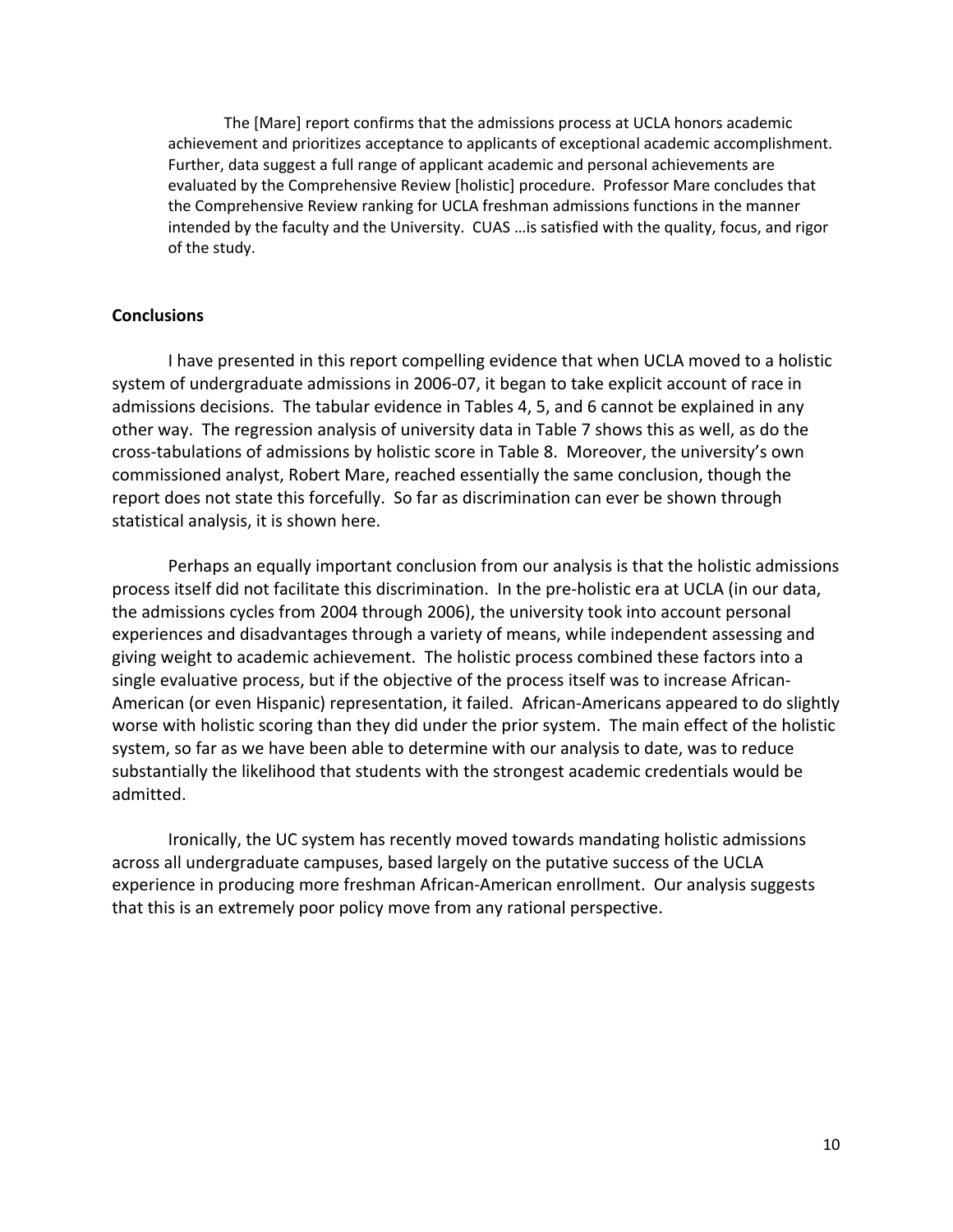| Year | Berkeley | <b>UCLA</b> | Other UC | Total |
|------|----------|-------------|----------|-------|
|      |          |             | Campuses |       |
| 1995 | 202      | 259         | 484      | 945   |
| 1996 | 222      | 230         | 436      | 888   |
| 1997 | 252      | 201         | 464      | 917   |
| 1998 | 122      | 138         | 479      | 739   |
| 1999 | 122      | 147         | 487      | 756   |
| 2000 | 143      | 147         | 542      | 832   |
| 2001 | 137      | 137         | 582      | 856   |
| 2002 | 142      | 161         | 633      | 936   |
| 2003 | 141      | 124         | 718      | 983   |
| 2004 | 102      | 99          | 612      | 813   |
| 2005 | 129      | 118         | 662      | 909   |
| 2006 | 148      | 95          | 829      | 1,072 |
| 2007 | 132      | 190         | 922      | 1,244 |
| 2008 | 142      | 212         | 1,009    | 1,363 |
| 2009 | 122      | 172         | 926      | 1,220 |
| 2010 | 110      | 177         | 928      | 1,215 |

Table 1: UC Enrollments: African-American Freshmen, 1995-2010

Table 2: UC Enrollments: Hispanic Freshmen, 1995-2010

| Year | Berkeley | <b>UCLA</b> | Other UC<br>Campuses | Total |
|------|----------|-------------|----------------------|-------|
| 1995 | 514      | 790         | 2,128                | 3,432 |
| 1996 | 532      | 695         | 1,982                | 3,209 |
| 1997 | 469      | 565         | 2,097                | 3,131 |
| 1998 | 266      | 434         | 2,248                | 2,948 |
| 1999 | 321      | 488         | 2,424                | 3,233 |
| 2000 | 320      | 520         | 2,639                | 3,479 |
| 2001 | 379      | 574         | 2,911                | 3,864 |
| 2002 | 397      | 612         | 3,213                | 4,222 |
| 2003 | 391      | 633         | 3,426                | 4,450 |
| 2004 | 340      | 506         | 3,343                | 4,189 |
| 2005 | 428      | 637         | 3,587                | 4,652 |
| 2006 | 477      | 645         | 4,359                | 5,481 |
| 2007 | 485      | 633         | 4,756                | 5,874 |
| 2008 | 458      | 736         | 5,446                | 6,640 |
| 2009 | 473      | 746         | 5,371                | 6,590 |
| 2010 | 408      | 732         | 5,976                | 7,116 |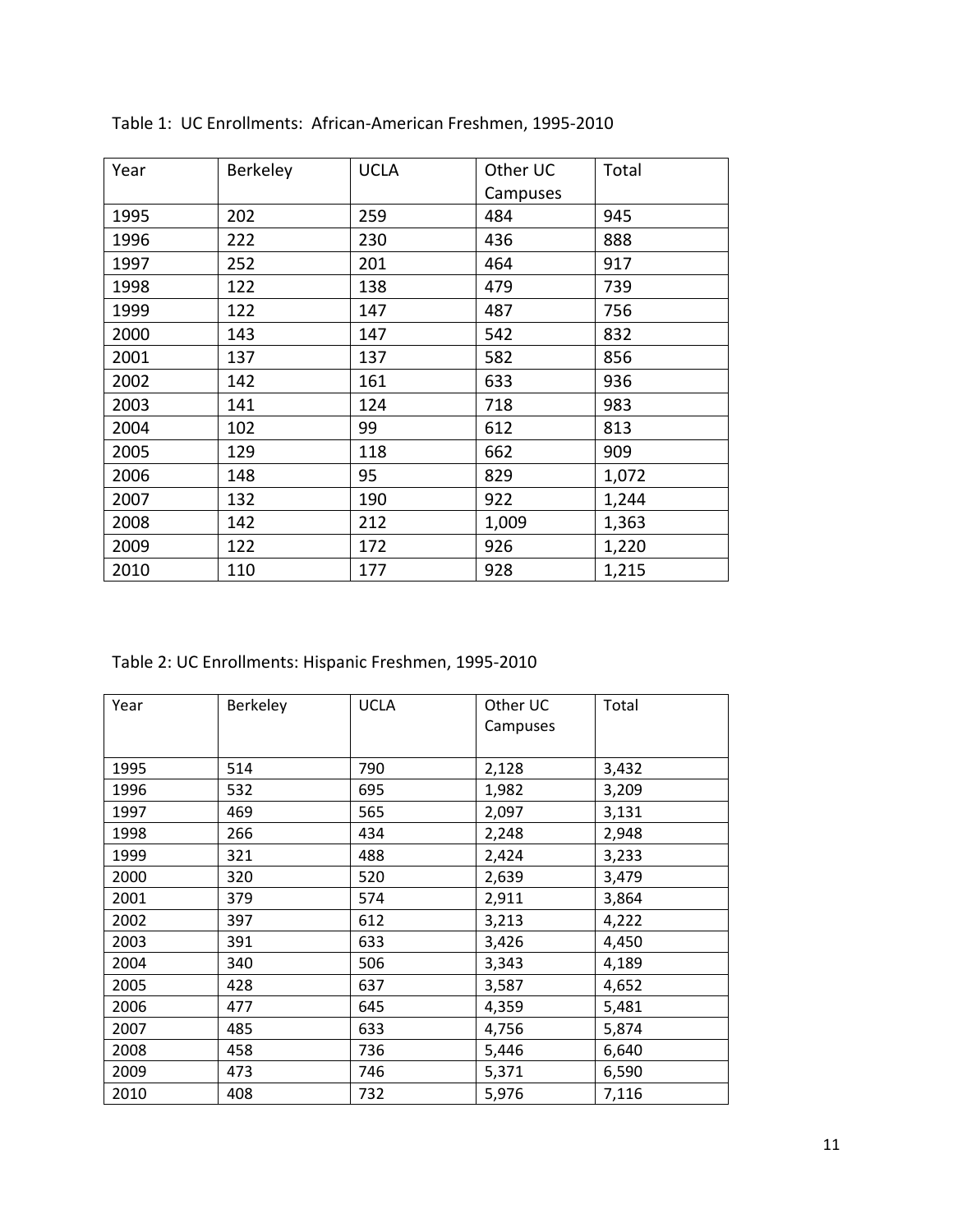| Year | African- | African-         | Hispanic | Hispanic         |
|------|----------|------------------|----------|------------------|
|      | American | American         | Freshmen | <b>Transfers</b> |
|      | Freshmen | <b>Transfers</b> |          |                  |
| 1995 | 259      | 77               | 790      | 310              |
| 1996 | 230      | 62               | 695      | 306              |
| 1997 | 201      | 73               | 565      | 322              |
| 1998 | 138      | 69               | 434      | 264              |
| 1999 | 147      | 66               | 488      | 322              |
| 2000 | 147      | 64               | 520      | 362              |
| 2001 | 137      | 48               | 574      | 403              |
| 2002 | 161      | 78               | 612      | 403              |
| 2003 | 124      | 99               | 633      | 537              |
| 2004 | 99       | 79               | 506      | 495              |
| 2005 | 118      | 85               | 637      | 520              |
| 2006 | 95       | 104              | 645      | 520              |
| 2007 | 190      | 125              | 633      | 512              |
| 2008 | 212      | 92               | 736      | 482              |
| 2009 | 172      | 92               | 746      | 514              |

# Table 3. African-American and Hispanic Enrollment at UCLA, 1995-2009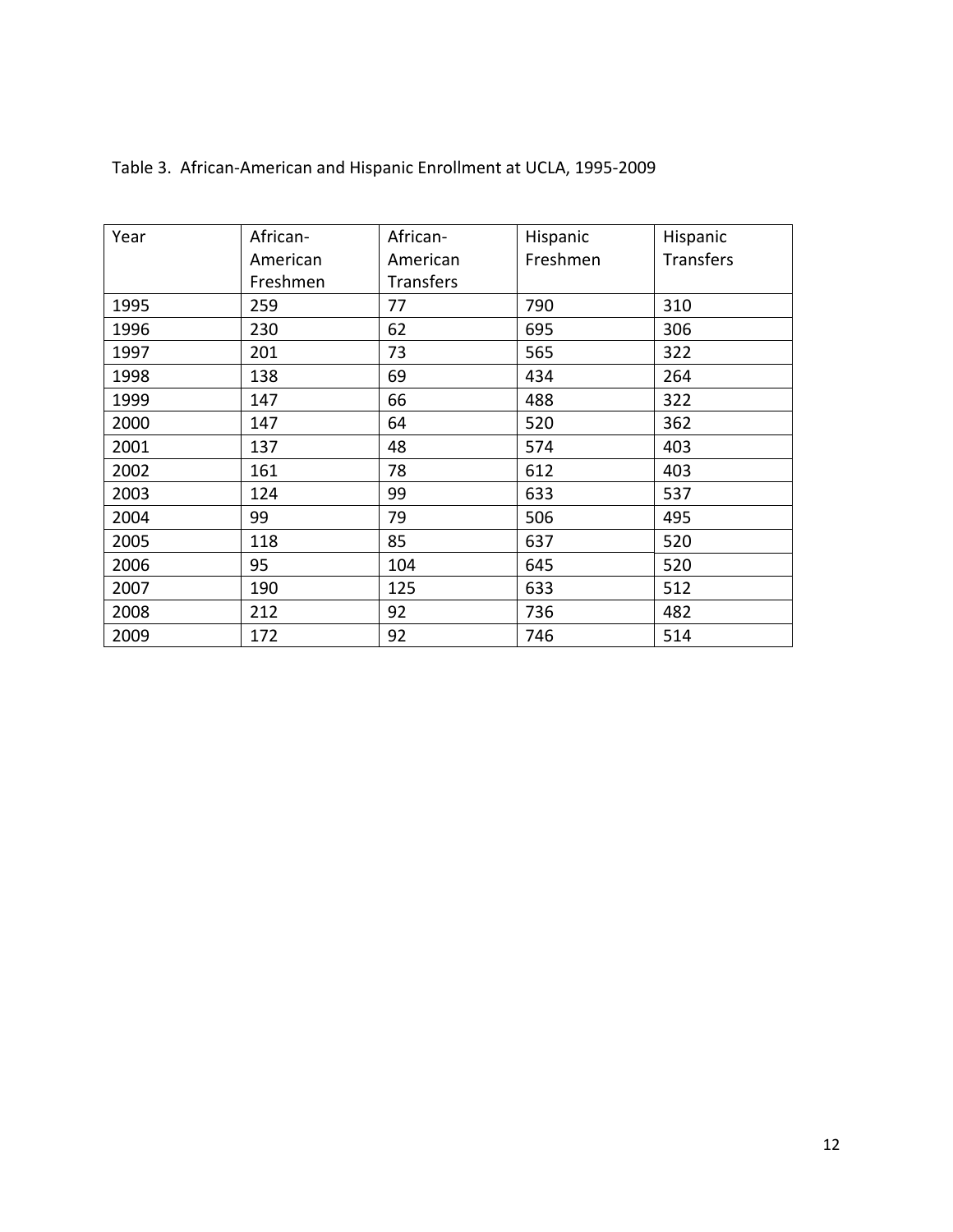Table 4. White and Asian Admissions in Pre-Holistic Period (top chart), and in the Holistsic Period (bottom chart), by Deciles of Academic Index

| White and Asian UCLA Admissions, 2004-06 |                   |           |                 |            |            |  |
|------------------------------------------|-------------------|-----------|-----------------|------------|------------|--|
|                                          |                   |           |                 |            |            |  |
| Index                                    | #                 |           | %               |            |            |  |
| Range                                    | <b>Applicants</b> | #Admitted | <b>Admitted</b> | # Enrolled | % Enrolled |  |
| 120-698                                  | 3,039             | 92        | 3%              | 80         | 87%        |  |
| 700-738                                  | 5,083             | 212       | 4%              | 173        | 82%        |  |
| 740-768                                  | 6,127             | 345       | 6%              | 284        | 82%        |  |
| 770-794                                  | 6,724             | 485       | 7%              | 362        | 75%        |  |
| 796-820                                  | 6,978             | 601       | 9%              | 402        | 67%        |  |
| 822-846                                  | 7,053             | 801       | 11%             | 527        | 66%        |  |
| 848-872                                  | 7,508             | 1,425     | 19%             | 834        | 59%        |  |
| 874-902                                  | 8,210             | 2,909     | 35%             | 1,436      | 49%        |  |
| 904-934                                  | 7,624             | 5,127     | 67%             | 1,878      | 37%        |  |
| 938-982                                  | 7,124             | 6,509     | 91%             | 1,229      | 19%        |  |
| Total                                    | 65,470            | 18,506    | 28%             | 7,205      | 39%        |  |

| White and Asian UCLA Admissions, 2007-09 |            |           |                 |            |            |  |
|------------------------------------------|------------|-----------|-----------------|------------|------------|--|
| Index                                    | #          |           | %               |            |            |  |
| Range                                    | Applicants | #Admitted | <b>Admitted</b> | # Enrolled | % Enrolled |  |
| 120-690                                  | 3,361      | 94        | 3%              | 76         | 81%        |  |
| 692-738                                  | 5,715      | 174       | 3%              | 149        | 86%        |  |
| 740-768                                  | 6,457      | 224       | 3%              | 173        | 77%        |  |
| 770-796                                  | 7,361      | 335       | 5%              | 251        | 75%        |  |
| 798-822                                  | 7,887      | 495       | 6%              | 333        | 67%        |  |
| 824-850                                  | 8,725      | 806       | 9%              | 498        | 62%        |  |
| 852-876                                  | 8,207      | 1,589     | 19%             | 863        | 54%        |  |
| 878-902                                  | 9,103      | 3,140     | 34%             | 1,480      | 47%        |  |
| 904-932                                  | 8,783      | 4,731     | 54%             | 1,718      | 36%        |  |
| 934-982                                  | 10,476     | 8,413     | 80%             | 1,842      | 22%        |  |
| Total                                    | 76,075     | 20,001    | 26%             | 7,383      | 37%        |  |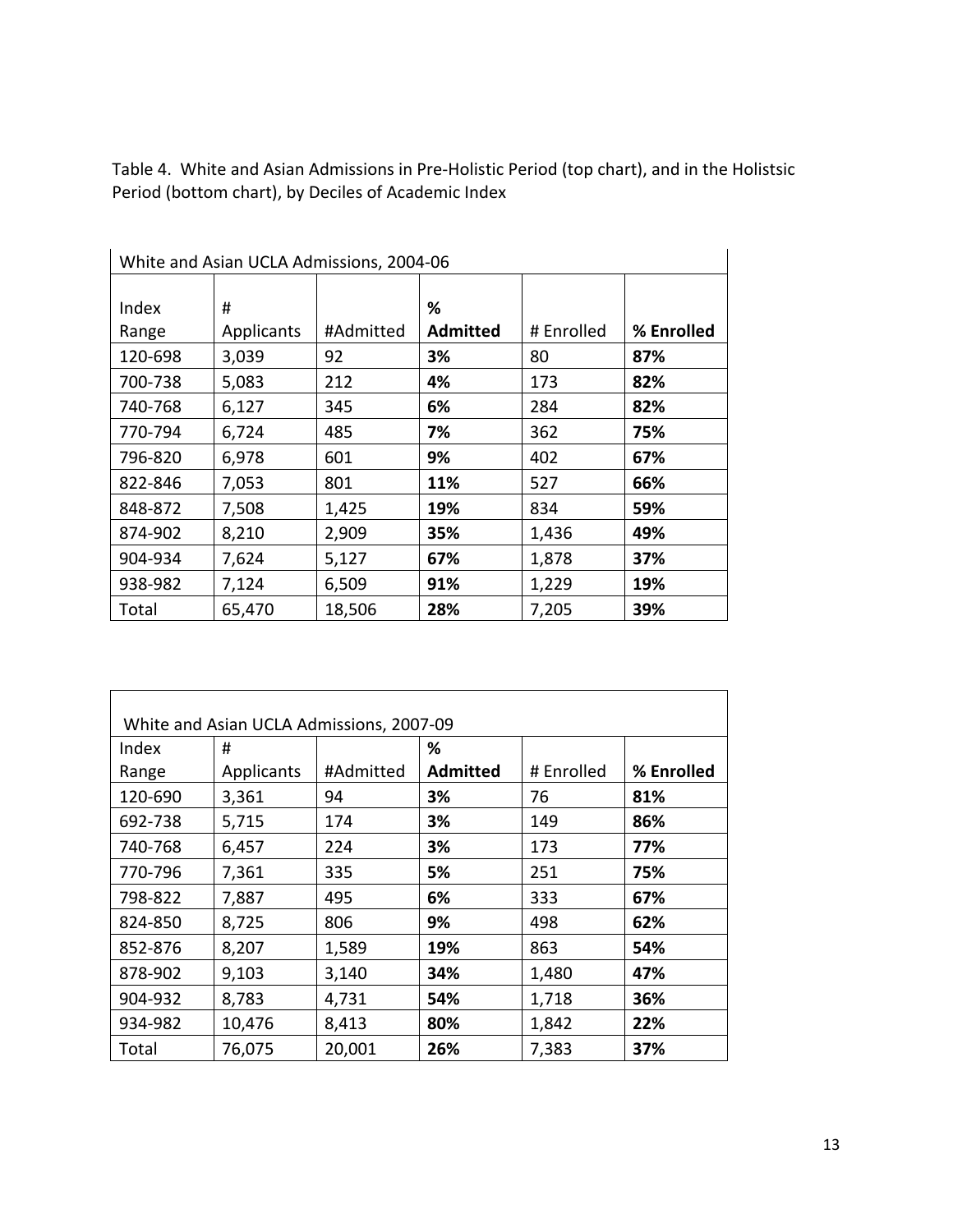| Hispanic and Native Americans Admissions, 2004-06 |                   |           |          |            |            |  |
|---------------------------------------------------|-------------------|-----------|----------|------------|------------|--|
| Index                                             | #                 |           | %        |            |            |  |
| Range                                             | <b>Applicants</b> | #Admitted | Admitted | # Enrolled | % Enrolled |  |
| 120-698                                           | 4,567             | 52        | 1%       | 45         | 87%        |  |
| 700-738                                           | 2,957             | 226       | 8%       | 168        | 74%        |  |
| 740-768                                           | 2,215             | 368       | 17%      | 251        | 68%        |  |
| 770-794                                           | 1,777             | 446       | 25%      | 270        | 61%        |  |
| 796-820                                           | 1,577             | 510       | 32%      | 294        | 58%        |  |
| 822-846                                           | 1,372             | 494       | 36%      | 236        | 48%        |  |
| 848-872                                           | 1,192             | 495       | 42%      | 189        | 38%        |  |
| 874-902                                           | 944               | 459       | 49%      | 165        | 36%        |  |
| 904-934                                           | 582               | 416       | 71%      | 99         | 24%        |  |
| 938-982                                           | 351               | 303       | 86%      | 37         | 12%        |  |
| Total                                             | 17,534            | 3,769     | 21%      | 1,754      | 47%        |  |

Table 5. UCLA Hispanic/Native American Admissions in Pre-Holistic and Holistic Periods

| Hispanic and Native American Admissions, 2007-09 |                   |           |                 |            |            |  |
|--------------------------------------------------|-------------------|-----------|-----------------|------------|------------|--|
| Index                                            | #                 |           | %               |            |            |  |
| Range                                            | <b>Applicants</b> | #Admitted | <b>Admitted</b> | # Enrolled | % Enrolled |  |
| 120-690                                          | 6,357             | 106       | 2%              | 93         | 88%        |  |
| 692-738                                          | 4,230             | 299       | 7%              | 221        | 74%        |  |
| 740-768                                          | 2,863             | 392       | 14%             | 265        | 68%        |  |
| 770-796                                          | 2,594             | 466       | 18%             | 291        | 62%        |  |
| 798-822                                          | 2,048             | 563       | 27%             | 314        | 56%        |  |
| 824-850                                          | 1,811             | 510       | 28%             | 245        | 48%        |  |
| 852-876                                          | 1,546             | 645       | 42%             | 260        | 40%        |  |
| 878-902                                          | 1,196             | 597       | 50%             | 188        | 31%        |  |
| 904-932                                          | 734               | 472       | 64%             | 124        | 26%        |  |
| 934-982                                          | 569               | 469       | 82%             | 60         | 13%        |  |
| Total                                            | 23,948            | 4,519     | 19%             | 2,061      | 46%        |  |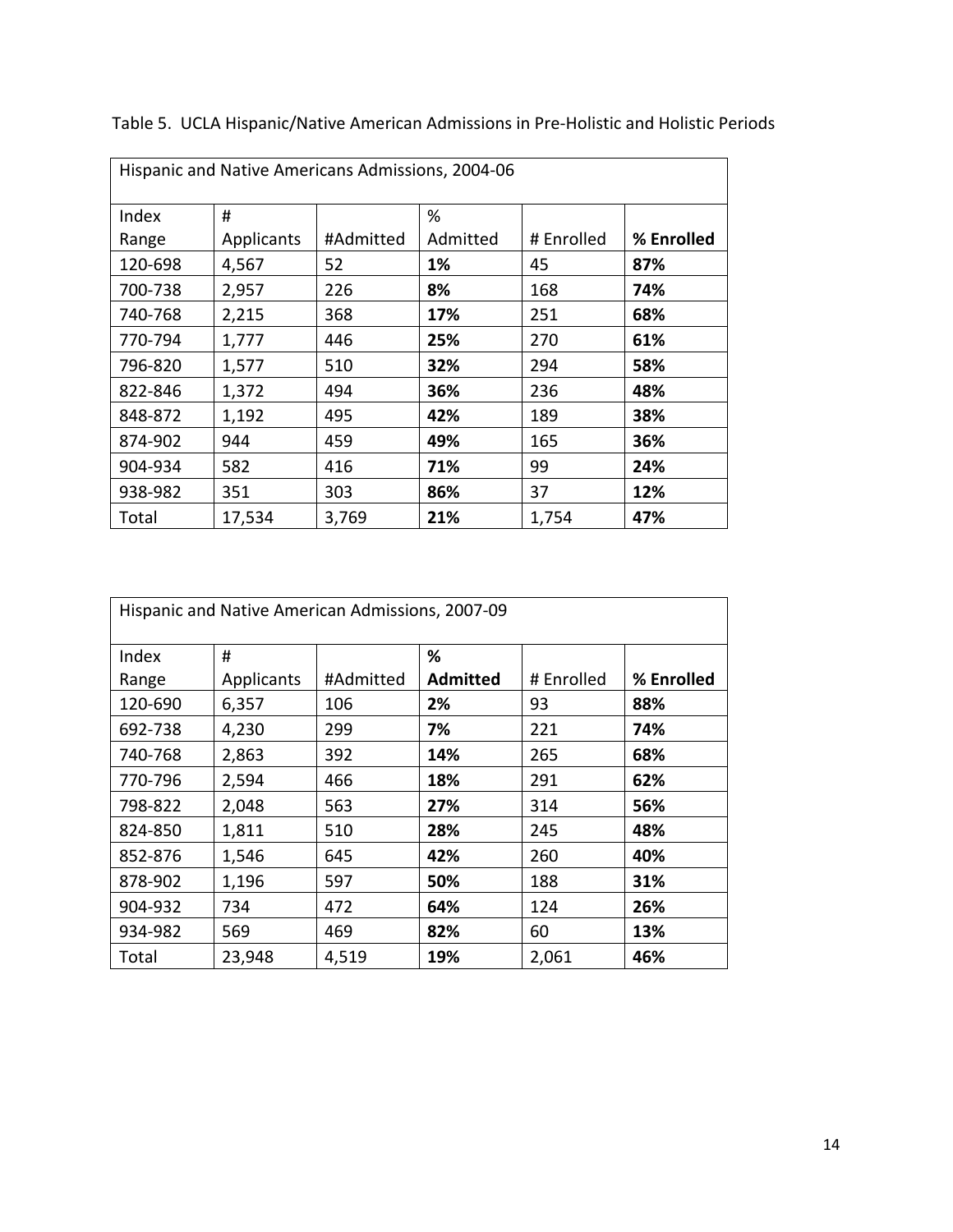| African-American Admissions, 2004-06 |            |           |                 |            |            |  |
|--------------------------------------|------------|-----------|-----------------|------------|------------|--|
| Index                                | #          |           | %               |            |            |  |
| Range                                | Applicants | #Admitted | <b>Admitted</b> | # Enrolled | % Enrolled |  |
| 120-698                              | 1,524      | 63        | 4%              | 58         | 92%        |  |
| 700-738                              | 940        | 54        | 6%              | 34         | 63%        |  |
| 740-768                              | 584        | 56        | 10%             | 38         | 68%        |  |
| 770-794                              | 470        | 80        | 17%             | 44         | 55%        |  |
| 796-820                              | 350        | 70        | 20%             | 40         | 57%        |  |
| 822-846                              | 304        | 80        | 26%             | 40         | 50%        |  |
| 848-872                              | 227        | 61        | 27%             | 17         | 28%        |  |
| 874-902                              | 185        | 90        | 49%             | 20         | 22%        |  |
| 904-934                              | 121        | 85        | 70%             | 10         | 12%        |  |
| 938-982                              | 48         | 41        | 85%             | 0          | 0%         |  |
| Total                                | 4,753      | 680       | 14%             | 301        | 44%        |  |

Table 6. UCLA African-American Admissions in the Pre-Holistic and Holistic Periods

| African-American Admissions, 2007-09 |            |           |                 |            |            |  |
|--------------------------------------|------------|-----------|-----------------|------------|------------|--|
|                                      | #          |           | %               |            |            |  |
| <b>Index Range</b>                   | Applicants | #Admitted | <b>Admitted</b> | # Enrolled | % Enrolled |  |
| 120-690                              | 2,004      | 119       | 6%              | 105        | 88%        |  |
| 692-738                              | 1,225      | 140       | 11%             | 103        | 74%        |  |
| 740-768                              | 745        | 109       | 15%             | 70         | 64%        |  |
| 770-796                              | 570        | 101       | 18%             | 69         | 68%        |  |
| 798-822                              | 459        | 123       | 27%             | 63         | 51%        |  |
| 824-850                              | 400        | 109       | 27%             | 54         | 50%        |  |
| 852-876                              | 308        | 139       | 45%             | 60         | 43%        |  |
| 878-902                              | 242        | 121       | 50%             | 27         | 22%        |  |
| 904-932                              | 175        | 117       | 67%             | 22         | 19%        |  |
| 934-982                              | 97         | 79        | 81%             | 6          | 8%         |  |
| Total                                | 6,225      | 1,157     | 19%             | 579        | 50%        |  |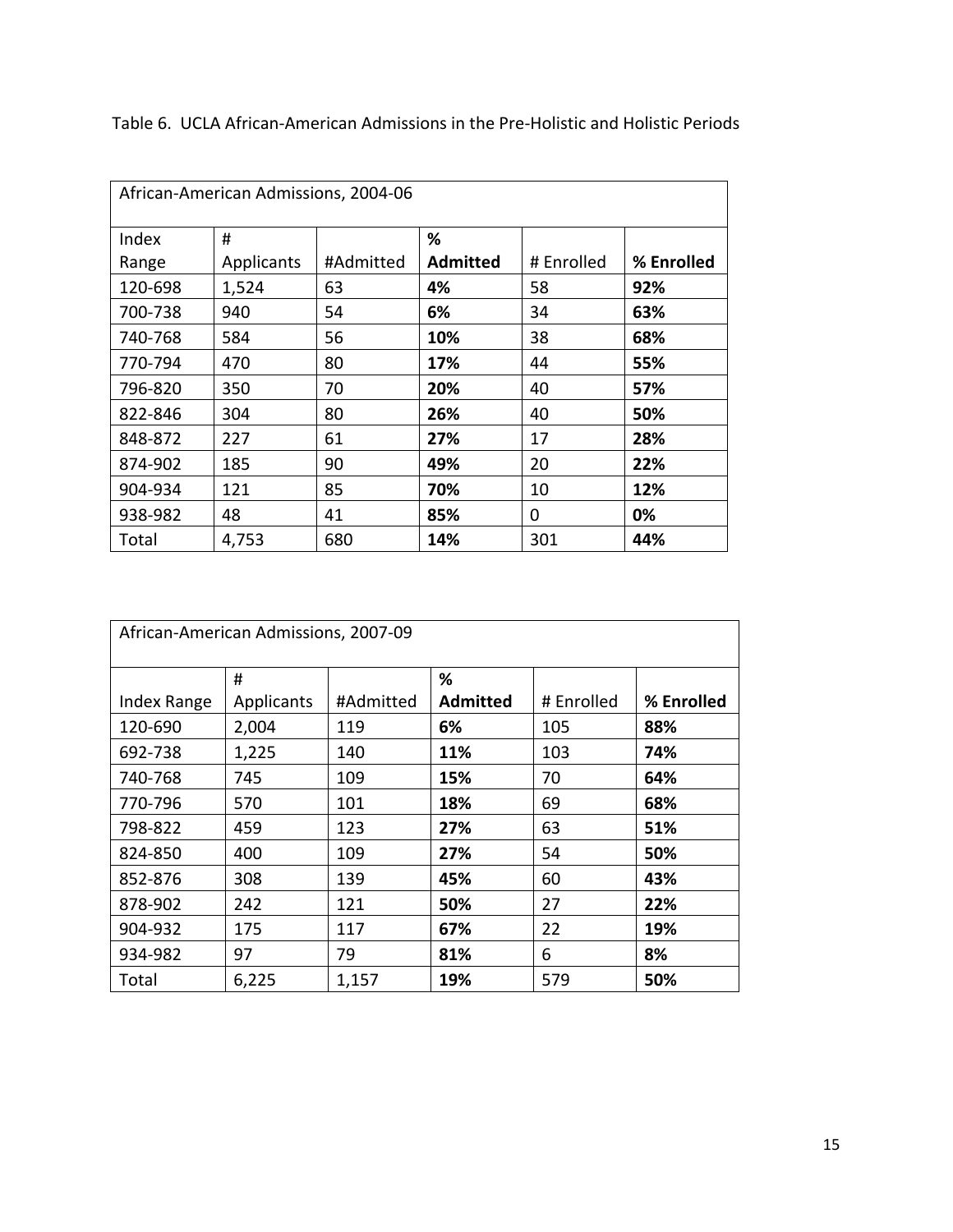| Variable                      | (Model 1) Pre-         | (Model 2) Holistic Period, | (Model 3) Holistic Period, |
|-------------------------------|------------------------|----------------------------|----------------------------|
|                               | <b>Holistic Period</b> | <b>No Holistic Score</b>   | with Holistic Score        |
| Weighted GPA                  | $1.63***$              | $7.20***$                  | 1.06                       |
|                               | (0.21)                 | (0.078)                    | (0.11)                     |
| SAT I Math                    | $1.00***$              | $1.00***$                  | 1.00                       |
|                               | (0.00)                 | (0.00)                     | (0.00)                     |
| SAT I Reading                 | $1.00***$              | $1.01***$                  | $1.00***$                  |
|                               | (0.00)                 | (0.00)                     | (0.00)                     |
| SAT I Writing                 | $1.00***$              | $1.00***$                  | $1.00***$                  |
|                               | (0.00)                 | (0.00)                     | (0.00)                     |
| <b>Academic Rank</b>          | $0.05***$              |                            |                            |
|                               | (0.00)                 |                            |                            |
| <b>Personal Achievement</b>   | $0.10***$              |                            |                            |
|                               | (0.00)                 |                            |                            |
| <b>Life Challenges</b>        | $0.08***$              |                            |                            |
|                               | (0.00)                 |                            |                            |
| <b>Holistic Score</b>         |                        |                            | $0.01***$                  |
|                               |                        |                            | (0.00)                     |
| <b>African-Americans</b>      | 1.00                   | $2.47***$                  | $2.55***$                  |
|                               | (0.12)                 | (0.31)                     | (0.42)                     |
| <b>Hispanics or Native</b>    | 0.89                   | $1.28***$                  | $1.22*$                    |
| <b>Americans</b>              | (0.12)                 | (0.11)                     | (0.14)                     |
| <b>Other Asians</b>           | 0.97                   | 0.94                       | 0.88                       |
|                               | (0.12)                 | (0.08)                     | (0.09)                     |
| <b>Vietnamese or Filipino</b> | 0.90                   | 0.90                       | 0.90                       |
|                               | (0.13)                 | (0.08)                     | (0.10)                     |
| <b>International Students</b> | 4.37***                | $0.30***$                  | $0.19***$                  |
|                               | (0.99)                 | (0.05)                     | (0.04)                     |
| <b>Whites</b>                 | 0.87                   | 0.90                       | 1.00                       |
|                               | (0.11)                 | (0.07)                     | (0.11)                     |
| <b>Parent Education</b>       | $0.95***$              | $0.92***$                  | $0.95***$                  |
|                               | (0.02)                 | (0.01)                     | (0.01)                     |
| Family Income                 | $1.02**$               | $0.94***$                  | $0.95***$                  |
|                               | (0.01)                 | (0.00)                     | (0.01)                     |
| <b>CA API</b>                 | $0.90***$              | $0.78***$                  | $0.85***$                  |
|                               | (0.01)                 | (0.00)                     | (0.01)                     |
| <b>Outreach Participation</b> | 1.24                   | $1.95***$                  | $1.50**$                   |
|                               | (0.24)                 | (0.26)                     | (0.26)                     |
| African-Americans*Outreach    | 1.59                   | $1.56**$                   | $1.85**$                   |
|                               | (0.47)                 | (0.30)                     | (0.45)                     |
| <b>Hispanics Native</b>       | $1.73***$              | $1.30*$                    | 1.28                       |
| Americans*Outreach            | (0.36)                 | (0.19)                     | (0.24)                     |
| Other Asians* Outreach        | 0.90                   | 0.83                       | 0.83                       |
|                               | (0.18)                 | (0.12)                     | (0.15)                     |
| Vietnamese Filipino*Outreach  | 1.02                   | 0.82                       | 0.84                       |
|                               | (0.23)                 | (0.13)                     | (0.17)                     |
| Internationals* Outreach      | $0.11***$              | 0.80                       | 0.86                       |
|                               | (0.04)                 | (0.22)                     | (0.32)                     |
| Whites*Outreach               | $0.66**$               | $0.76*$                    | 0.77                       |
|                               | (0.13)                 | (0.11)                     | (0.15)                     |

Table 7. Logistic models of the decision to admit applicants, 2004-2009